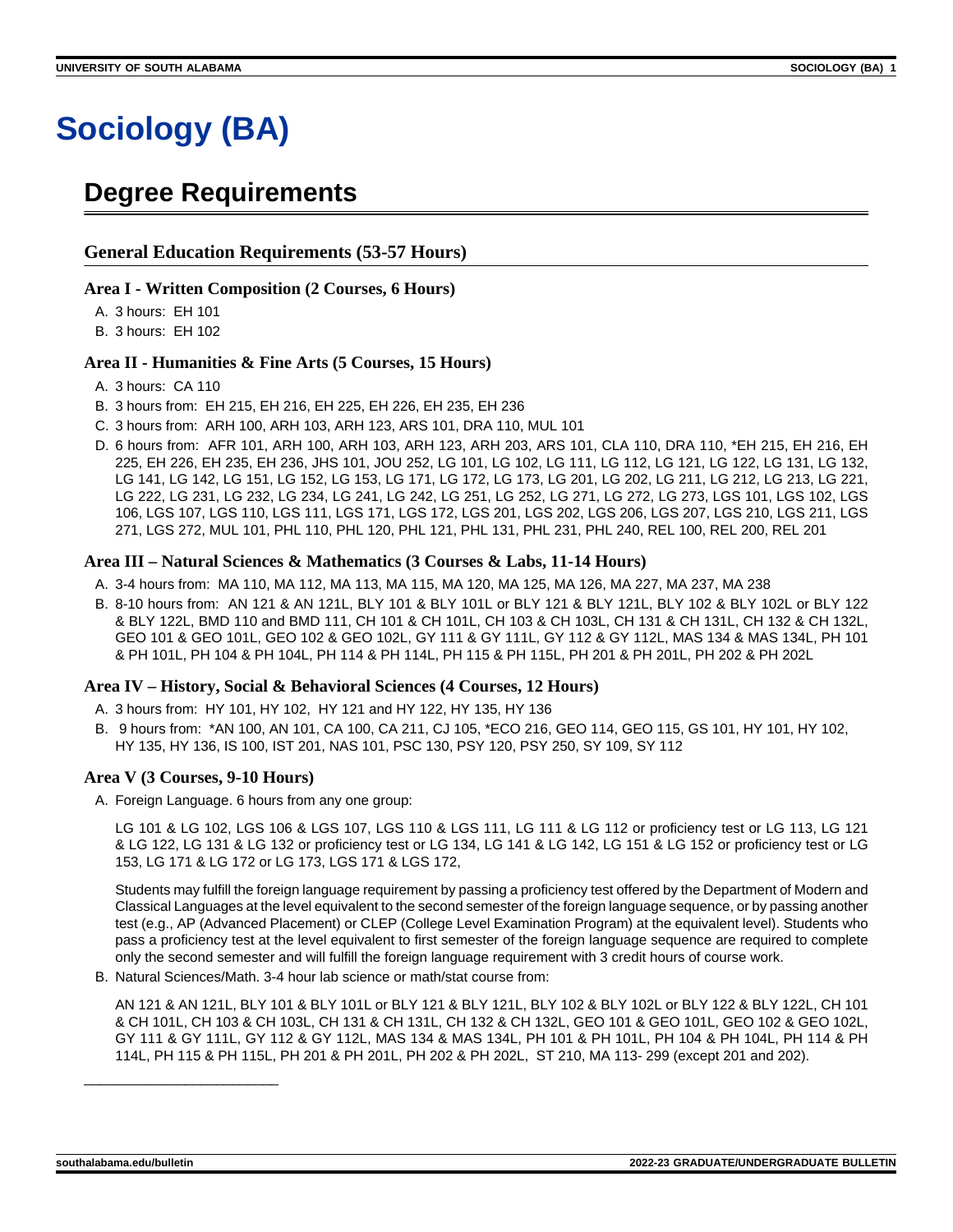Students must complete a 6 credit hour sequence either in literature (Area II – EH 215 & EH 216, EH 225 & EH 226, or EH 235 & EH 236) or history (Area IV – HY 101 & HY 102 or HY 135 & HY 136).

All undergraduates must complete two designated writing credit (W) courses, at least one of which must be in the student's major or minor.

#### **Major Requirements (33 Hours)**

#### **Sociology (BA): (11 Courses, 33 Hours)**

- A. 18 hours: SY 109, SY 112, SY 406, SY 407, SY 409, AN 100 or AN 101
- B. 15 hours from: 5 SY electives

#### **Minor Requirements (18-24 Hours)**

A minor is required for this degree program

**Notes:**

**Additional Information**

# **Graduation Plan**

### **Sociology (BA) : (33 Total Hours)**

#### **First Year - Fall Semester**

| Course ID            | <b>Course Description</b>             | <b>Hours</b> |
|----------------------|---------------------------------------|--------------|
| SY 109               | <b>Introductory Sociology</b>         | 3            |
| Math                 | MA 110 or higher                      | 3            |
| EH 101*              | <b>English Composition I</b>          | 3            |
| <b>CAS 100</b>       | First Year Experience-College Success | 2            |
| Natural Sci with Lab |                                       | 4            |
|                      |                                       |              |

| Total Hours | J |  |
|-------------|---|--|
|             |   |  |

#### **First Year - Spring Semester**

| <b>Course ID</b>     | <b>Course Description</b>     | <b>Hours</b> |
|----------------------|-------------------------------|--------------|
| SY 112               | Social Problems               | 3            |
| EH 102 or Honors     | <b>English Composition II</b> |              |
| Natural Sci with Lab |                               | 4            |
| History              | US or Western Civilization    | 3            |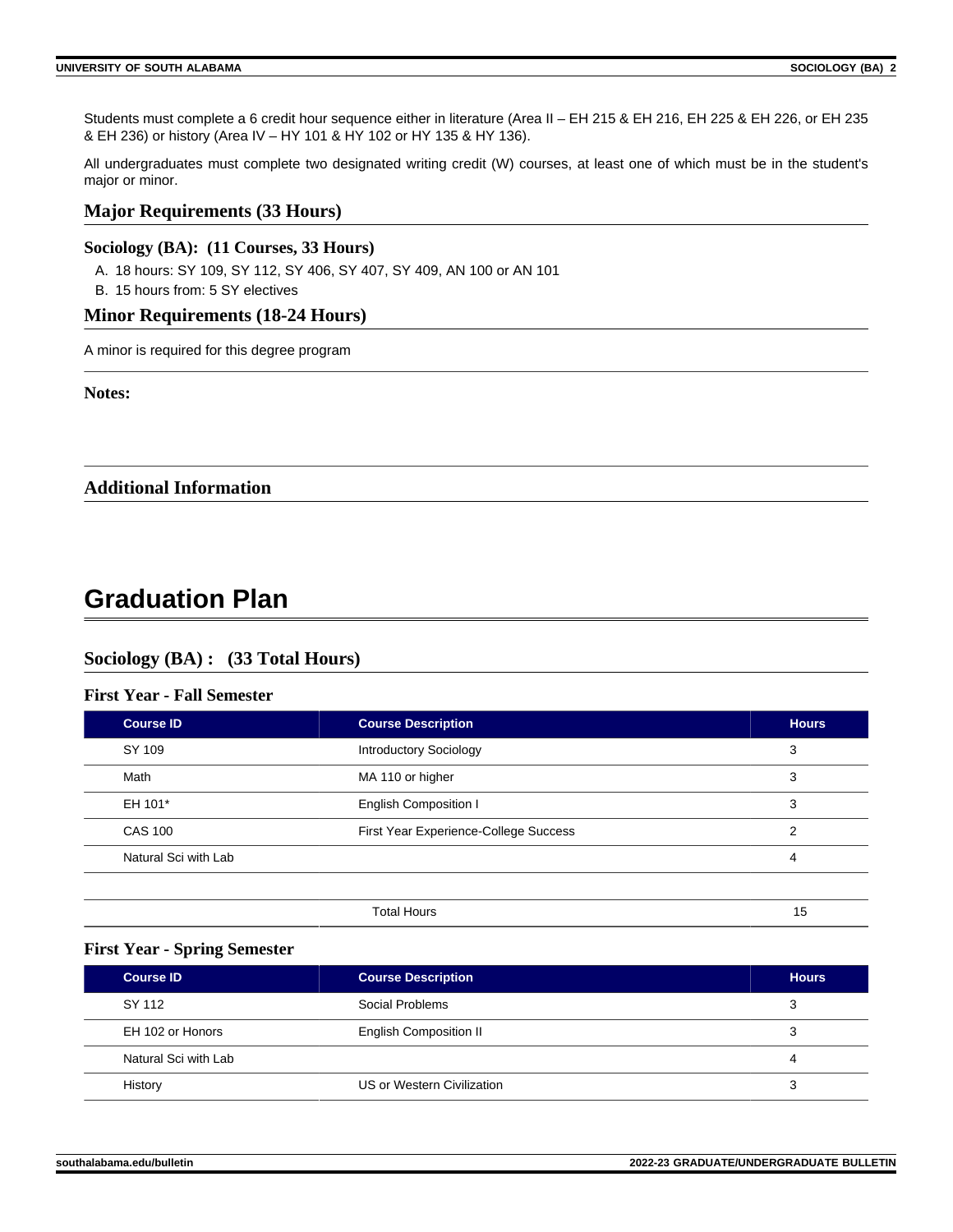**Fine Arts Elective 3** 3

#### Total Hours 16

## **Second Year - Fall Semester**

| <b>Course ID</b>           | <b>Course Description</b>                                      | <b>Hours</b> |
|----------------------------|----------------------------------------------------------------|--------------|
| CA 110                     | <b>Public Speaking</b>                                         | 3            |
| Natural Sci with Lab       |                                                                | 4            |
| <b>English Literature</b>  |                                                                | 3            |
| <b>Humanities Elective</b> |                                                                | 3            |
| AN 100 or AN 101           | Intro to Cultural Anthropology or Intro Archaeology-Bio Anthro | 3            |
|                            |                                                                |              |
|                            | <b>Total Hours</b>                                             | 16           |

# **Second Year - Spring Semester**

| <b>Course ID</b>      | <b>Course Description</b>               | <b>Hours</b> |
|-----------------------|-----------------------------------------|--------------|
| <b>SY Elective</b>    | Choose any 200 or 300 level SY elective | 3            |
| Humanities Elective** |                                         | 3            |
| <b>SY Elective</b>    |                                         | 3            |
| <b>Minor Course</b>   |                                         | 3            |
| Elective              |                                         | 3            |
|                       |                                         |              |
|                       |                                         |              |
|                       | <b>Total Hours</b>                      | 15           |

#### **Third Year - Fall Semester**

| <b>Course ID</b>    | <b>Course Description</b>            | <b>Hours</b> |
|---------------------|--------------------------------------|--------------|
| SY 407              | Social Research Design               | 3            |
| <b>SY Elective</b>  | Choose any 300-400 level SY elective | 3            |
| <b>Minor Course</b> |                                      | 3            |
| Foreign Language I  |                                      | 3            |
| <b>Minor Course</b> |                                      | 3            |
|                     |                                      |              |

| $-1-$ |        |
|-------|--------|
| Hours |        |
|       | $\sim$ |
|       |        |

# **Third Year - Spring Semester**

| <b>Course ID</b> | <b>Course Description</b>              | <b>Hours</b> |
|------------------|----------------------------------------|--------------|
| SY 409           | Social Research Analysis (Spring only) |              |
| SY 406           | Sociological Theory                    |              |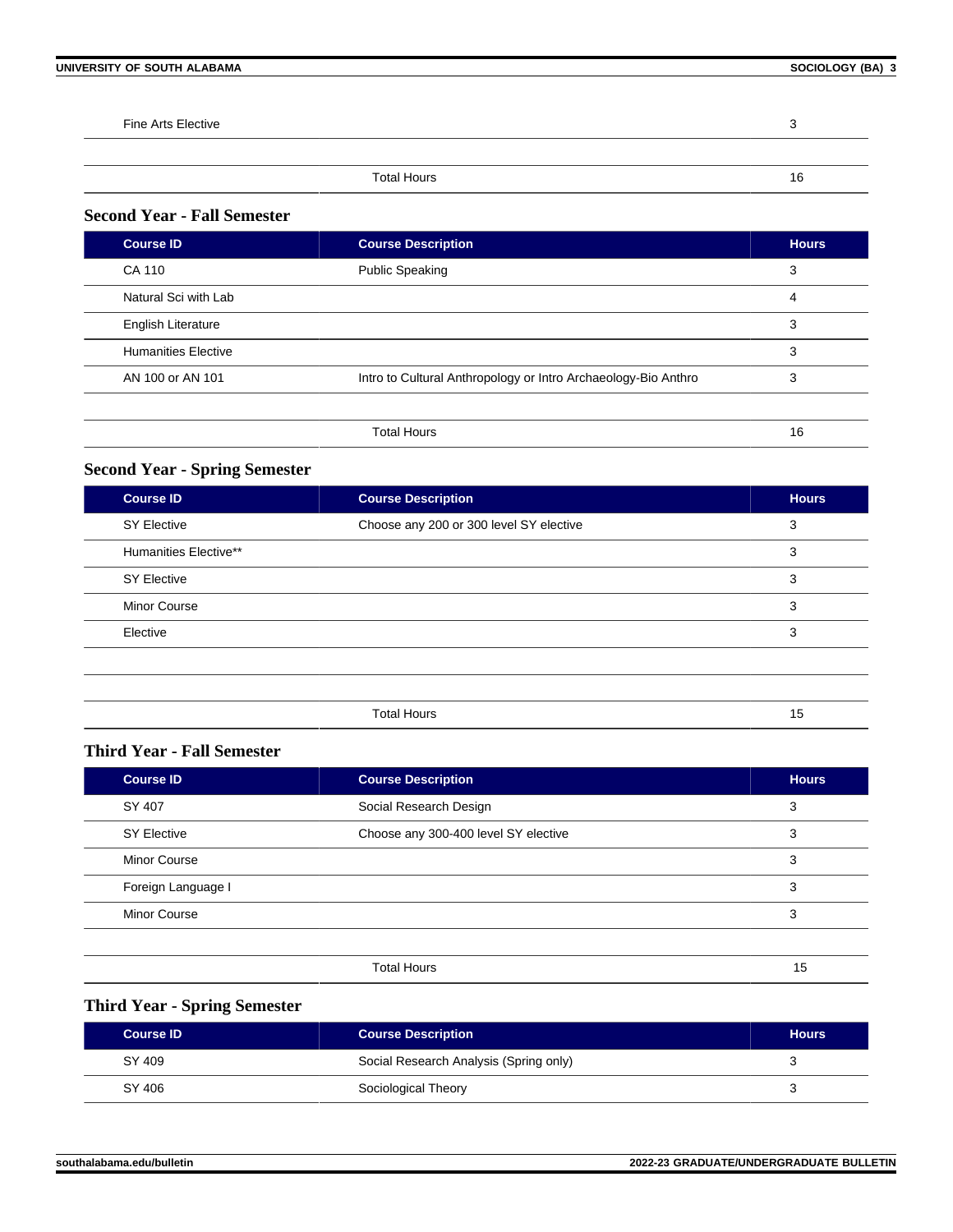| Elective            |    |
|---------------------|----|
| <b>Minor Course</b> |    |
| Foreign Language II |    |
|                     |    |
| <b>Total Hours</b>  | 15 |

### **Fourth Year - Fall Semester**

| <b>Course ID</b>    | <b>Course Description</b>                                                                                                                   | <b>Hours</b> |
|---------------------|---------------------------------------------------------------------------------------------------------------------------------------------|--------------|
| <b>SY Elective</b>  | 300 or 400 level; if not taken previously, recommended SY 372<br>(W), SY 421 (W), or SY 445 (W) to fulfill writing requirement for<br>major | 3            |
| Elective            |                                                                                                                                             | 3            |
| Elective            |                                                                                                                                             | 3            |
| <b>Minor Course</b> |                                                                                                                                             | 3            |
| <b>Minor Course</b> |                                                                                                                                             | 3            |
|                     |                                                                                                                                             |              |
|                     | <b>Total Hours</b>                                                                                                                          | 15           |

#### **Fourth Year - Spring Semester**

| Course <b>ID</b>           | <b>Course Description</b> | <b>Hours</b> |
|----------------------------|---------------------------|--------------|
| <b>SY Elective</b>         | 300-400 level             | 3            |
|                            |                           |              |
| Elective                   |                           | 3            |
| Minor Course               |                           | 3            |
| Minor Course               |                           | 3            |
|                            |                           |              |
|                            |                           |              |
|                            | <b>Total Hours</b>        | 12           |
|                            |                           |              |
| <b>Notes</b>               |                           |              |
| ** See Degree Requirements |                           |              |

# **Department Information**

[Department of Sociology, Anthropology and Social Work website](https://www.southalabama.edu/colleges/artsandsci/syansw/) <https://www.southalabama.edu/colleges/artsandsci/syansw/>

### **Departmental Mission Statement**

The Department of Sociology, Anthropology and Social Work seeks to equip students with conceptual tools to enhance their social and cultural awareness and with methodological tools to obtain empirical knowledge to empower them to engage in improvement of social conditions. Acknowledging the inextricable link between teaching and scholarly research, we strive for excellence in